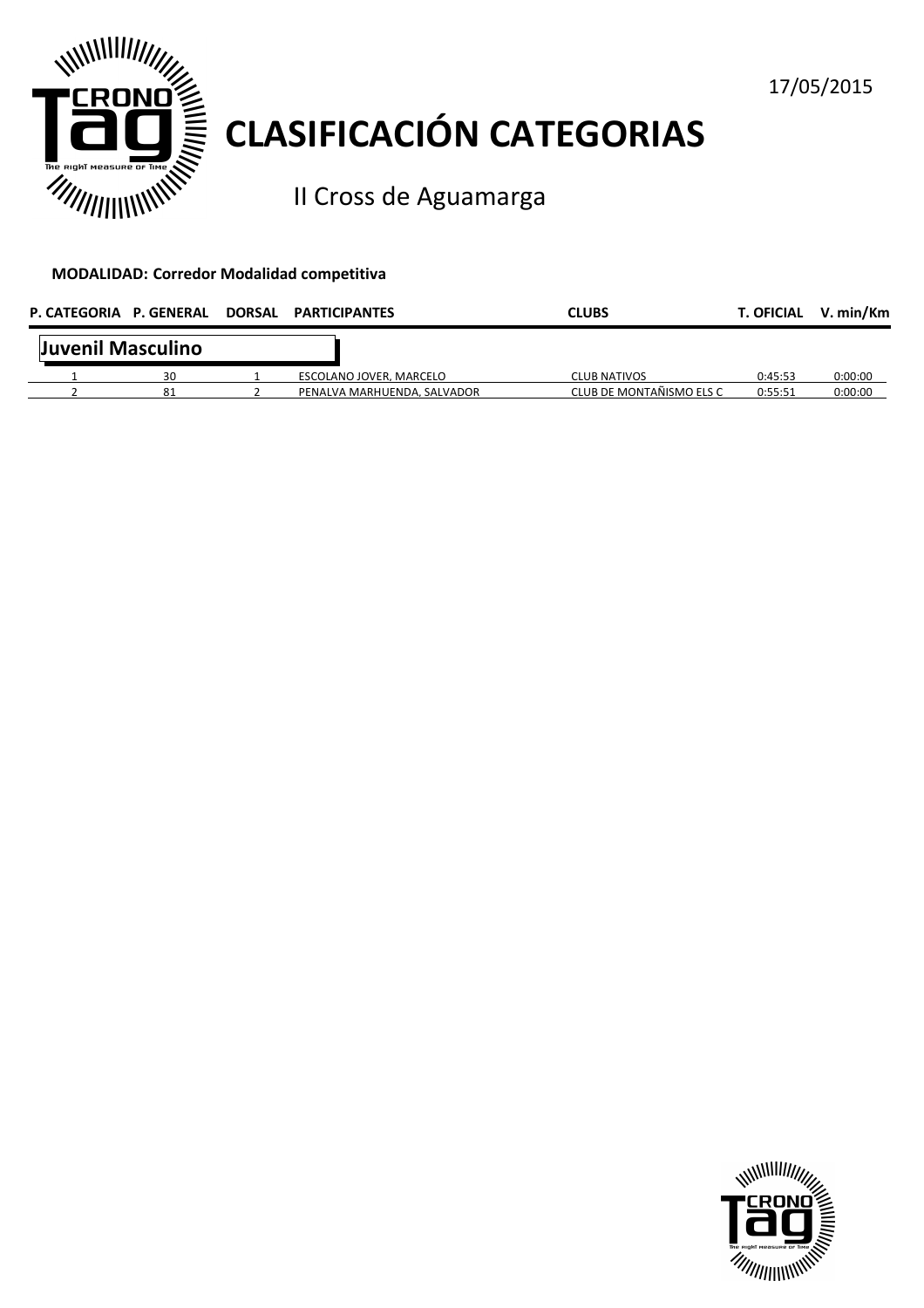### **Senior Femenino**

|    | 29  | 30  | MARUNY PEREZ. ANA BELEN         | Club Triatlon Arena Alicante | 0:45:47 | 0:00:00 |
|----|-----|-----|---------------------------------|------------------------------|---------|---------|
|    | 59  | 11  | LLORET PéREZ. ELENA             | Club Urban Runners           | 0:51:19 | 0:00:00 |
|    | 60  | 10  | MORANTE DE PEDRO. JESSICA       |                              | 0:51:20 | 0:00:00 |
|    | 73  | q   | TARRUELLA LOPEZ. LAURA          | APOLANA TOTUM SPORT          | 0:54:37 | 0:00:00 |
|    | 92  | 111 | DJELLOUL RIHI, NUSA             |                              | 0:57:24 | 0:00:00 |
| 6  | 94  | 110 | SANCHEZ CATURLA, AMANDA         |                              | 0:57:26 | 0:00:00 |
|    | 100 | 28  | MICHELENA SÁNCHEZ, RAQUEL       | Club Urban Runners           | 0:58:21 | 0:00:00 |
| 8  | 104 | 129 | MORANTE, JULIA                  | TRINET NUNCA ES TARDE        | 0:59:22 | 0:00:00 |
| q  | 107 | 18  | CORONA CARVAJAL, MARIA FERNANDA |                              | 0:59:42 | 0:00:00 |
| 10 | 109 | 143 | SAURA SANCHEZ, VERENA           | <b>INDEPENDIENTE</b>         | 1:00:12 | 0:00:00 |
| 11 | 111 | 12  | MARTINEZ DELGADO, ALEXANDRA     | <b>INDEPENDIENTE</b>         | 1:00:46 | 0:00:00 |
| 12 | 114 | 4   | SEGARRA CLAVEL, MARIA           | <b>INDEPENDIENTE</b>         | 1:02:29 | 0:00:00 |
| 13 | 120 |     | <b>BUSSEY, APRIL</b>            |                              | 1:04:38 | 0:00:00 |

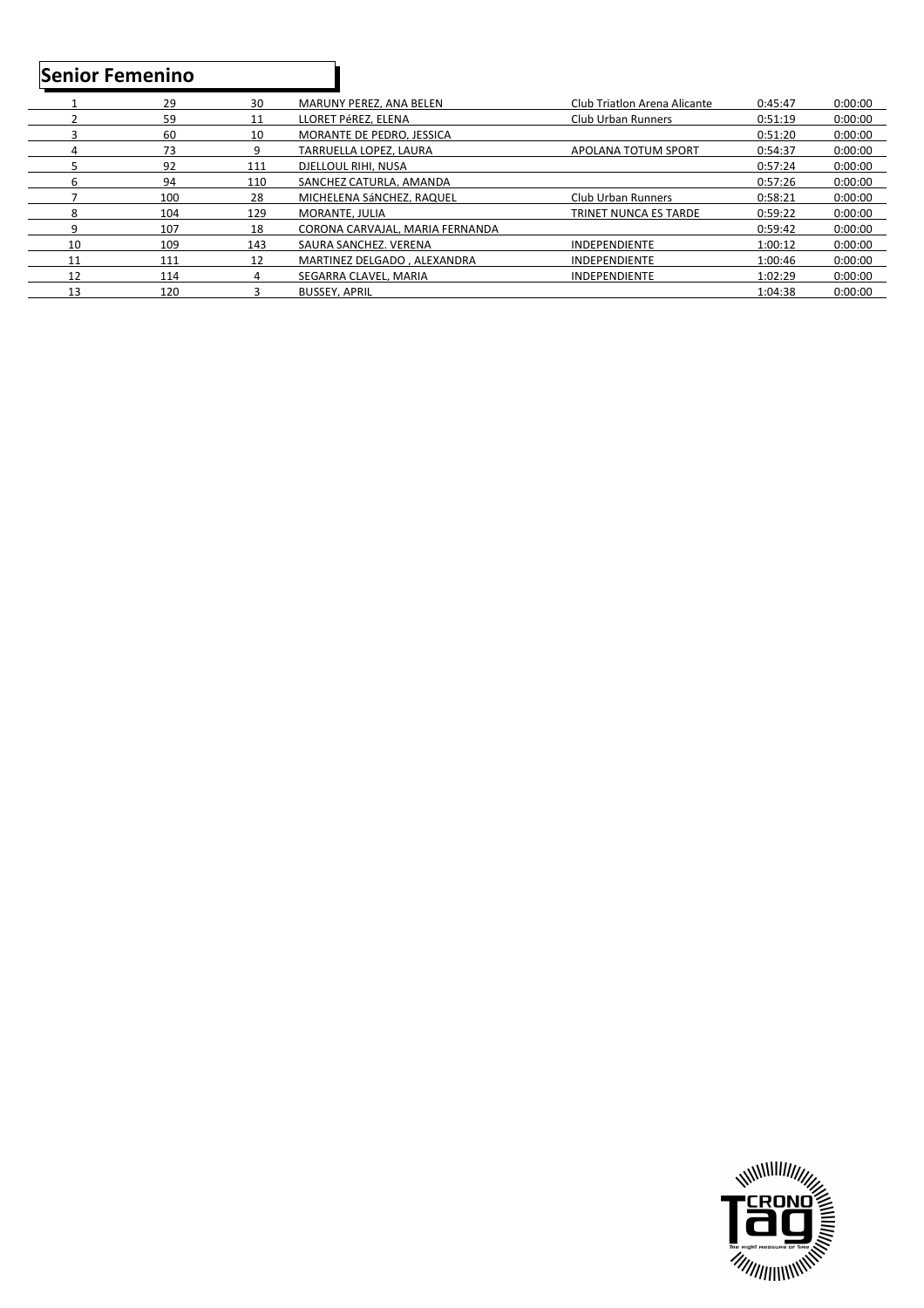## **Senior Masculino**

|    | 5   | 22  | JOVER CARBONELL, JOAQUIN           | CLUB DE MONTAÑISMO ELS C   | 0:38:08 | 0:00:00 |
|----|-----|-----|------------------------------------|----------------------------|---------|---------|
| 2  | 9   | 14  | ORTEGA PEREZ. RAMON                | APOLANA TOTUM SPORT        | 0:39:07 | 0:00:00 |
| 3  | 35  | 144 | POLO "JABALI", MARKO               | Arruis trail               | 0:46:29 | 0:00:00 |
| 4  | 36  |     | ARROYO ABENZA, CARLOS              | CLUB DE MONTAÑISMO ELS C   | 0:46:37 | 0:00:00 |
| 5  | 37  | 20  | SIMÓN CASTRO, ANTONIO              | Triatlon arena alicante    | 0:46:43 | 0:00:00 |
| 6  | 42  | 29  | MARTÍN BAUTISTA, EDGAR             |                            | 0:47:41 | 0:00:00 |
| ⇁  | 47  | 32  | MARTINEZ PLAZA, JORGE              |                            | 0:48:32 | 0:00:00 |
| 8  | 49  | 23  | ROMERO SANCHEZ, ANGEL              |                            | 0:49:21 | 0:00:00 |
| 9  | 52  | 27  | ALCOLEA BAQUERO, MARIO             | INDEPENDIENTE              | 0:49:52 | 0:00:00 |
| 10 | 57  | 33  | <b>VILCHEZ CASTILLO, MANUEL</b>    | <b>APOLANA TOTUM SPORT</b> | 0:51:03 | 0:00:00 |
| 11 | 58  | 5.  | DUNNING, PRESTON                   |                            | 0:51:12 | 0:00:00 |
| 12 | 67  | 19  | CANO GALVEZ, JUAN                  |                            | 0:52:52 | 0:00:00 |
| 13 | 72  | 16  | GONZALEZ PEREZ. SERGIO             |                            | 0:54:18 | 0:00:00 |
| 14 | 89  | 17  | RIOS SERRA. JAIME                  |                            | 0:57:01 | 0:00:00 |
| 15 | 95  | 112 | MOLTO GONZÁLEZ, CHRISTIAN          |                            | 0:57:28 | 0:00:00 |
| 16 | 103 | 6   | MAINAR JOVANÍ, PABLO               |                            | 0:59:18 | 0:00:00 |
| 17 | 110 | 8   | MARTÍNEZ PéREZ. FRANCISCO          |                            | 1:00:18 | 0:00:00 |
| 18 | 115 | 24  | PERELLO NAVARRO, PABLO             |                            | 1:02:29 | 0:00:00 |
| 19 | 116 | 15  | <b>GONALEZ CARRASCO, FRANCISCO</b> |                            | 1:03:30 | 0:00:00 |
| 20 | 117 | 21  | SANCHEZ. JUAN MANUEL               | Club Urban Runners         | 1:03:31 | 0:00:00 |
| 21 | 127 | 25  | GARCIA GARCIA, JUAN ANTONIO        |                            | 1:10:49 | 0:00:00 |

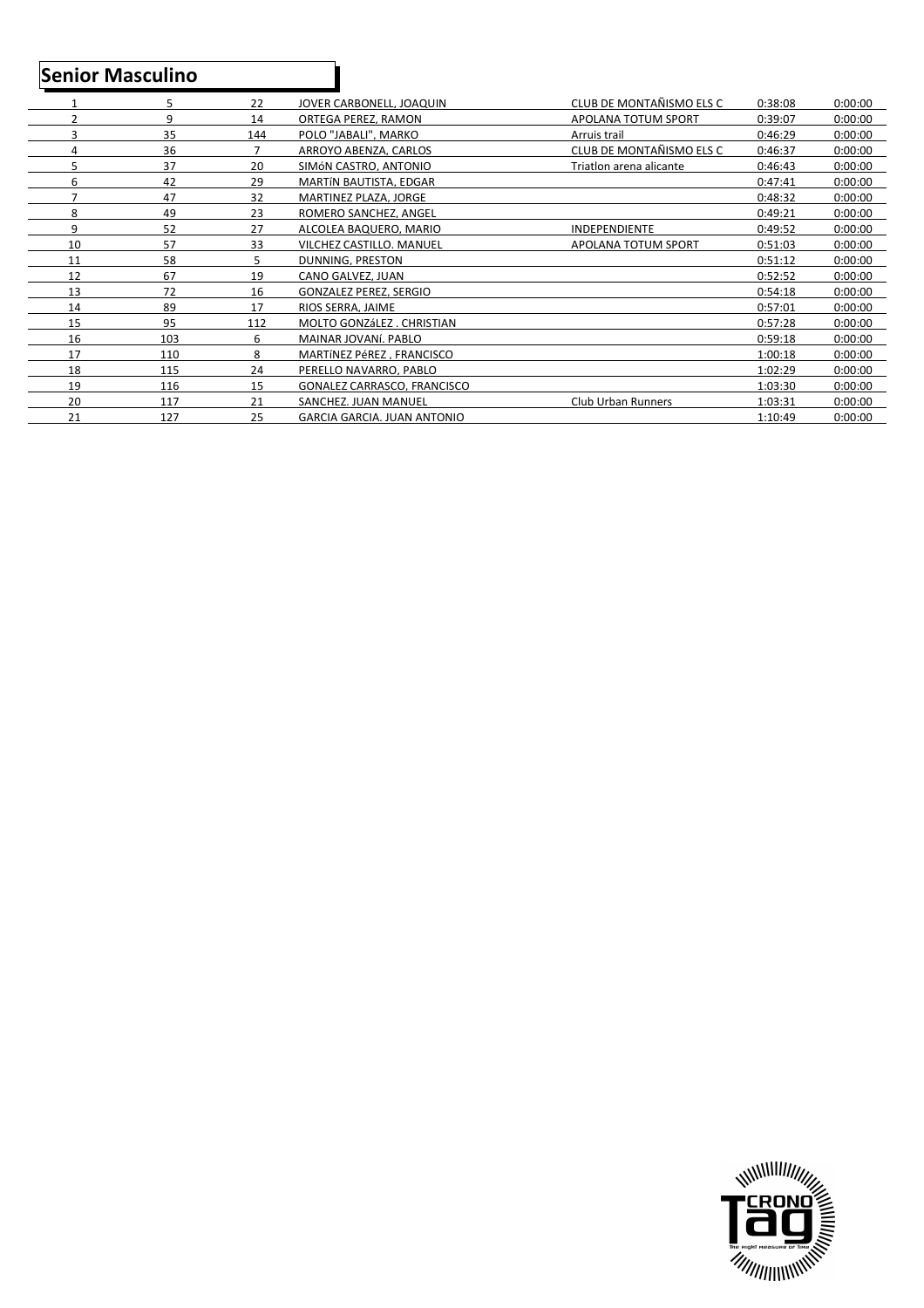|  | 101 | 130 | MARTINEZ BRAGADO, SOL         | APOLANA TOTUM SPORT   | 0:58:35 | 0:00:00 |
|--|-----|-----|-------------------------------|-----------------------|---------|---------|
|  | 102 | 47  | GIRALDO LOPEZ, EUCARIS        | Club Urban Runners    | 0:59:07 | 0:00:00 |
|  | 119 | 132 | GARCIA BARRACHINA, ANA        | TRINET NUNCA ES TARDE | 1:04:34 | 0:00:00 |
|  | 121 | 40  | BOX GIMÉNEZ, NOELIA           |                       | 1:04:43 | 0:00:00 |
|  | 123 | 119 | SÁNCHEZ ROMÁN. Mª INMACUI ADA |                       | 1:06:20 | 0:00:00 |
|  |     |     |                               |                       |         |         |

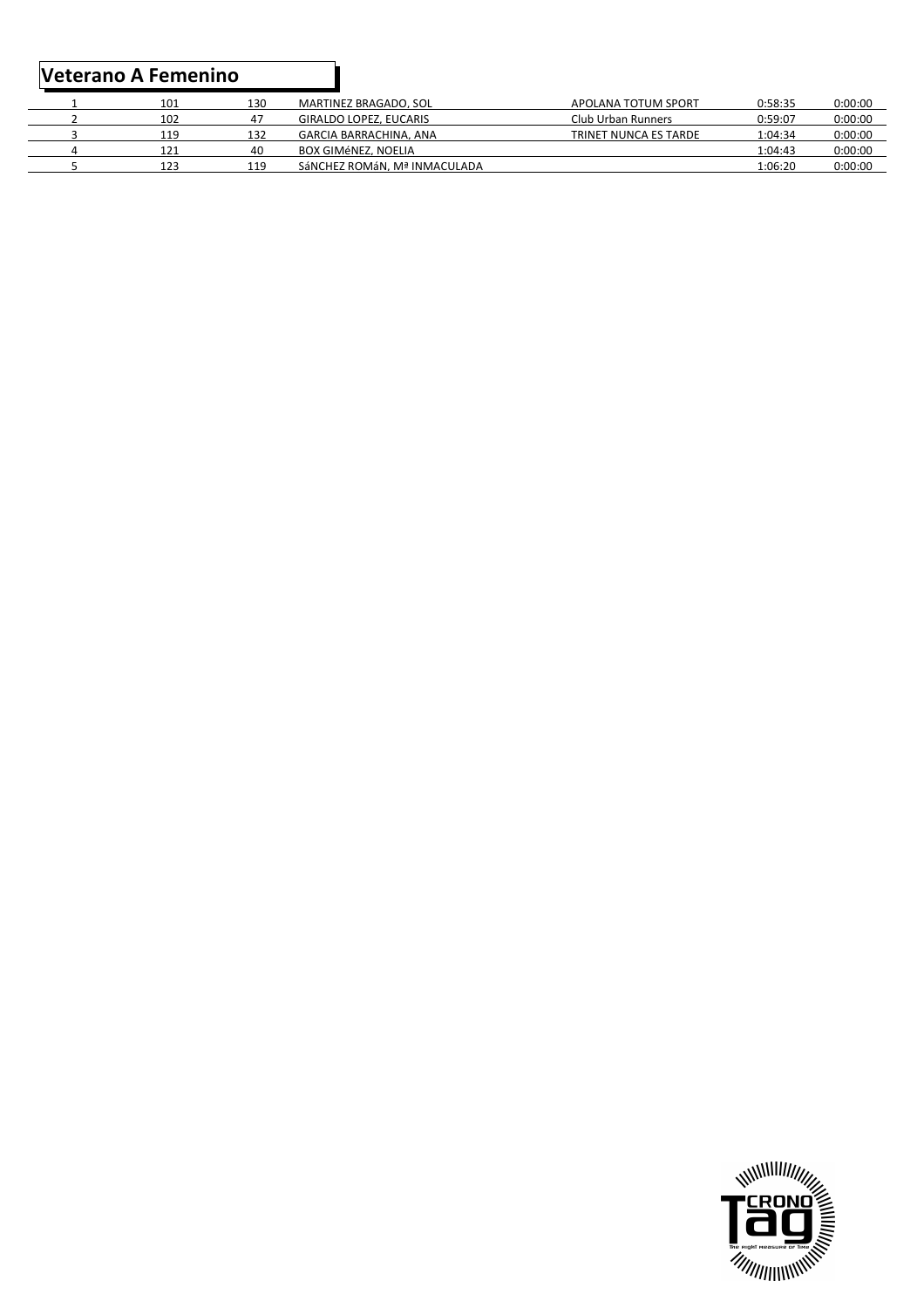### **Veterano A Masculino**

|                |                | 38  | <b>CASAS MARTINEZ, JOSE</b>      | APOLANA TOTUM SPORT             | 0:35:10 | 0:00:00 |
|----------------|----------------|-----|----------------------------------|---------------------------------|---------|---------|
| $\overline{2}$ | 3              | 34  | LAO MALAGON. JOSE RAMON          | APOLANA TOTUM SPORT             | 0:36:08 | 0:00:00 |
| 3              | 4              | 131 | PASCUAL SEMPERE. CARLOS          |                                 | 0:37:38 | 0:00:00 |
| 4              | 6              | 116 | <b>MARTINEZ MACIA, FRANCISCO</b> | Club Triation Santa Pola Cicles | 0:38:50 | 0:00:00 |
| 5              | $\overline{7}$ | 45  | MARCHENA FERRANDEZ. GABRIEL      |                                 | 0:39:01 | 0:00:00 |
| 6              | 8              | 39  | <b>GINER CORRECHER, RAUL</b>     | <b>GD SKYRUNNERS</b>            | 0:39:06 | 0:00:00 |
|                | 16             | 114 | <b>GARCIA CANTO, MANUEL</b>      |                                 | 0:43:04 | 0:00:00 |
| 8              | 21             | 41  | <b>GARCIA TORTOSA, RUBEN</b>     |                                 | 0:44:29 | 0:00:00 |
| 9              | 23             | 46  | <b>GARCIA MELERO, TOMAS</b>      | ULTRAFONS ALACANT AUTOM         | 0:44:46 | 0:00:00 |
| 10             | 26             | 48  | RUIZ GARCIA . SANTOS             | EL DOMINGO A LAS 8              | 0:44:55 | 0:00:00 |
| 11             | 33             | 51  | CASELLES PéREZ. PEDRO DAVID      | la tribu alicantina             | 0:46:26 | 0:00:00 |
| 12             | 43             | 42  | <b>GOZALBEZ SELLES, ANDREU</b>   | trimuro                         | 0:47:44 | 0:00:00 |
| 13             | 44             | 118 | PASCUAL VALLES. EDUARDO          |                                 | 0:48:06 | 0:00:00 |
| 14             | 50             | 35  | <b>TORRES CORRALES, JAVIER</b>   |                                 | 0:49:28 | 0:00:00 |
| 15             | 54             | 50  | CARCELES CHAZARRA. RAÚL          | <b>15 CUMBRES</b>               | 0:50:03 | 0:00:00 |
| 16             | 61             | 53  | MORENO ABRIL, JOSE MARIA         | <b>Club Urban Runners</b>       | 0:51:23 | 0:00:00 |
| 17             | 62             | 37  | MONTUENGA PEÑA. ENGEL JOSE       | <b>SECCION DEPORTIVA ICALI</b>  | 0:51:24 | 0:00:00 |
| 18             | 76             | 54  | <b>GIRONA CARRERES, GABRIEL</b>  | ARENA RUNNING TEAM              | 0:55:18 | 0:00:00 |
| 19             | 78             | 121 | MARTINEZ BOIX, MIGUEL ANGEL      | <b>INDEPENDIENTE</b>            | 0:55:26 | 0:00:00 |
| 20             | 84             | 36  | GÓMEZ MONASTERIO, JUAN           |                                 | 0:56:21 | 0:00:00 |
| 21             | 108            | 49  | PEREZ SANCHEZ. JOSE              | <b>INDEPENDIENTE</b>            | 0:59:42 | 0:00:00 |
| 22             | 112            | 43  | <b>CUTILLAS MARCO, CARMELO</b>   | <b>INDEPENDIENTE</b>            | 1:00:50 | 0:00:00 |
| 23             | 122            | 113 | NAVARRO MENA, VÍCTOR MANUEL      |                                 | 1:06:19 | 0:00:00 |
| 24             | 124            | 44  | <b>AZORIN GARCIA, VICTOR</b>     |                                 | 1:07:08 | 0:00:00 |
| 25             | 128            | 120 | SEVA. SAMUEL                     | <b>BEER RUNNERS ALICANTE</b>    | 1:10:50 | 0:00:00 |
|                |                |     |                                  |                                 |         |         |

ı

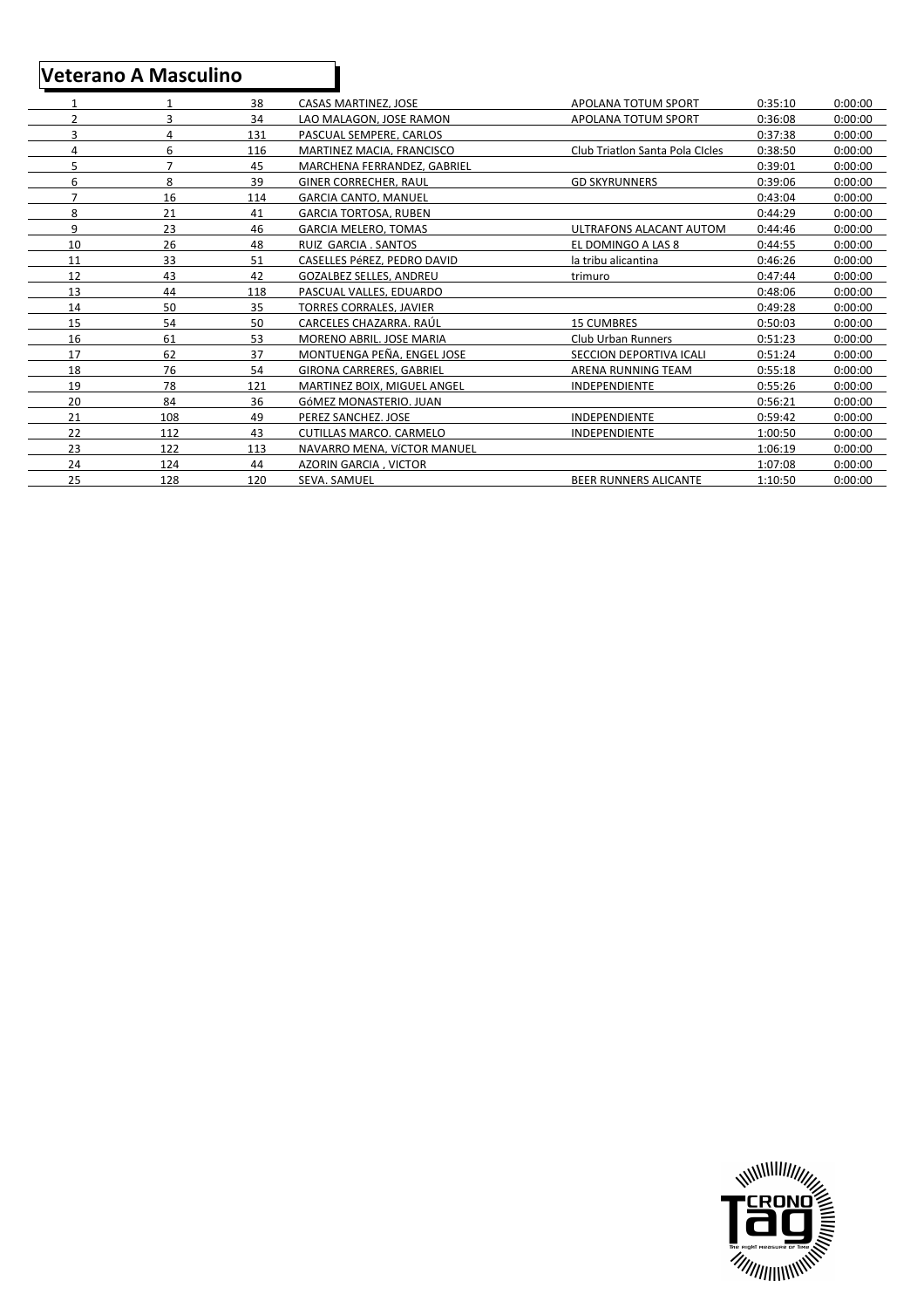#### **Veterano B Femenino**

|     | bb  | <b>BOX VALERO, ESTHER</b>  | <b>GOSSARROS TRAIL TEAM SANT</b> | ∩∙52∙1′ | 0:00:00 |
|-----|-----|----------------------------|----------------------------------|---------|---------|
| 70  |     | IGLESIAS MULHAUSER, MARIE  |                                  | 0:55:40 | 0:00:00 |
| 105 | 133 | CABALLERO CAMPOS. SONSOLES | T NUNCA ES TARDE<br>TRINET       | 0:59:22 | 0:00:00 |

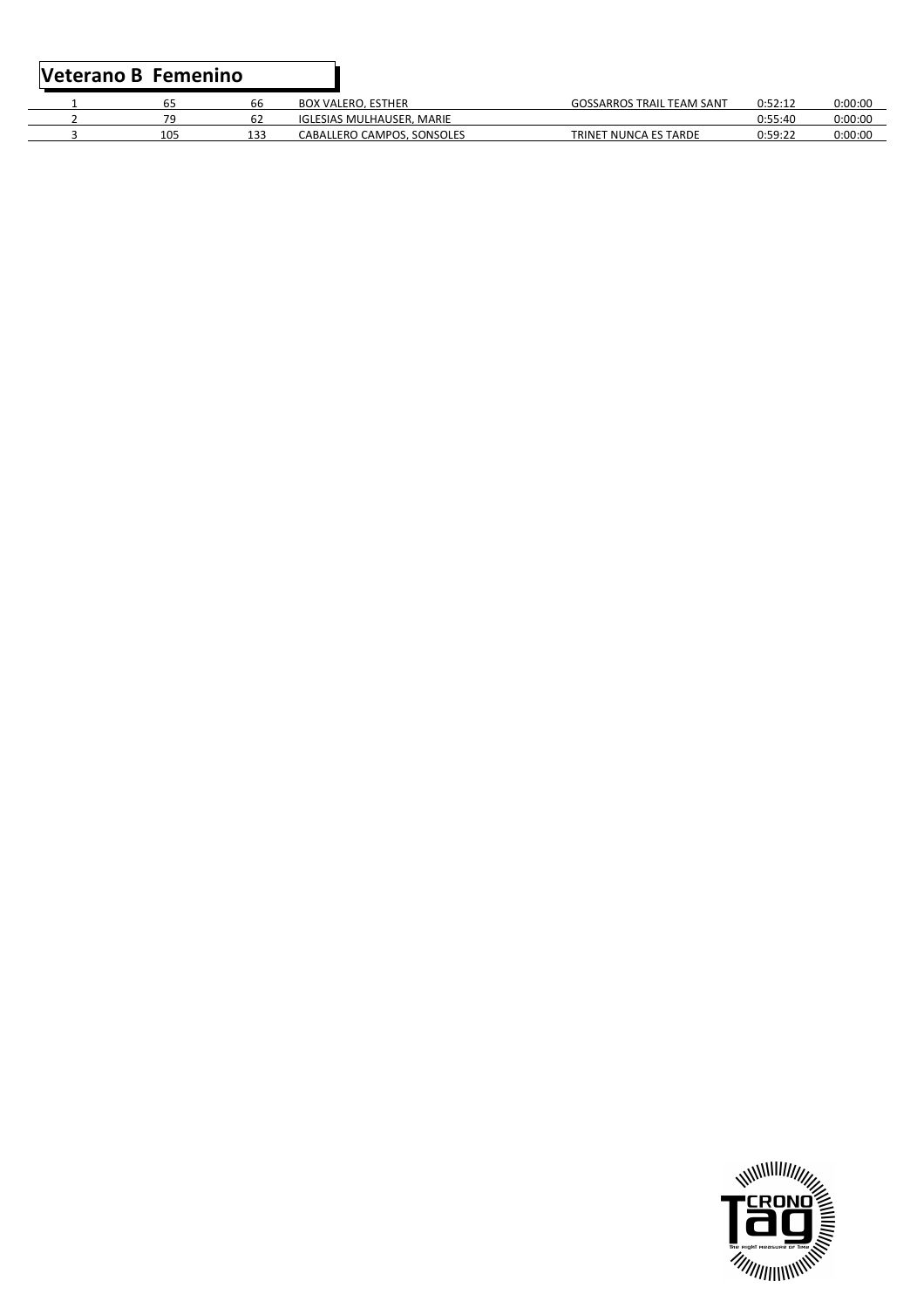### **Veterano B Masculino**

|    | 2   | 61  | MARQUINA GARCIA . JOSE CARLOS      | APOLANA TOTUM SPORT        | 0:35:10 | 0:00:00 |
|----|-----|-----|------------------------------------|----------------------------|---------|---------|
|    | 10  | 71  | GARCIA RICO, AGUSTIN               | <b>INDEPENDIENTE</b>       | 0:39:59 | 0:00:00 |
|    | 12  | 74  | GÓMEZ TAMAMES. NÉSTOR              | <b>C.T.TRAVESIAS MITOS</b> | 0:40:53 | 0:00:00 |
|    | 17  | 139 | MARTINEZ RAMIREZ, ALAN             | APOLANA TOTUM SPORT        | 0:43:13 | 0:00:00 |
|    | 28  | 67  | SEMPERE PARODI. SERGIO             | ULTRAFONS ALACANT AUTOM    | 0:45:28 | 0:00:00 |
| h  | 46  | 63  | RIPOLL RODENAS, LORENZO            | C.D.ALTET                  | 0:48:22 | 0:00:00 |
|    | 51  | 55  | MOLINA CANDELA, DIEGO              | <b>Club Urban Runners</b>  | 0:49:42 | 0:00:00 |
| 8  | 53  | 57  | <b>BARROSO BARBA, JESUS</b>        |                            | 0:49:55 | 0:00:00 |
| 9  | 63  | 64  | SAPENA OLIVER. MIGUEL              |                            | 0:51:45 | 0:00:00 |
| 10 | 75  | 58  | GONZALEZIVARS, MIQUEL              |                            | 0:55:09 | 0:00:00 |
| 11 | 77  | 59  | <b>GOMIS MARTI, JUAN LUIS</b>      | <b>INDEPENDIENTE</b>       | 0:55:26 | 0:00:00 |
| 12 | 85  | 72  | CABELLOS CANTONERO. EMILIO         | APOLANA TOTUM SPORT        | 0:56:38 | 0:00:00 |
| 13 | 88  | 68  | VERDEGUER LORENTE. RAFAEL          | policia local Alicante     | 0:56:53 | 0:00:00 |
| 14 | 90  | 70  | LANDETE MANRESA. RAFAEL            |                            | 0:57:04 | 0:00:00 |
| 15 | 125 | 122 | GONZALEZ-ALBO CAÑADAS. JUAN CARLOS |                            | 1:07:08 | 0:00:00 |
| 16 | 126 | 52  | CASTILLO, ALEJANDRO                |                            | 1:07:09 | 0:00:00 |

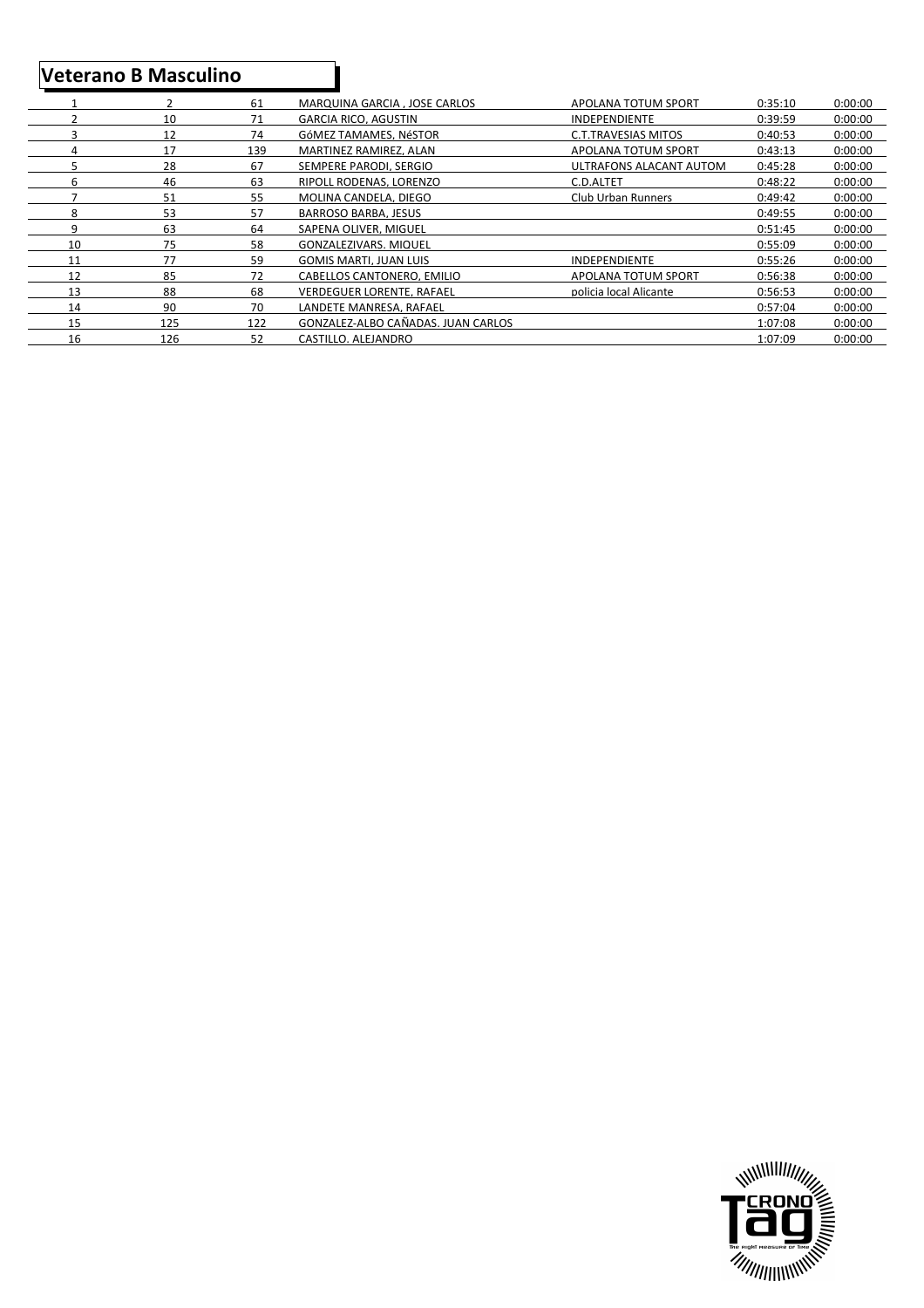| Veterano C Femenino |     |                        |                      |         |         |
|---------------------|-----|------------------------|----------------------|---------|---------|
| 86                  | 78  | SANZ CALVO, ELISA      | Totum Sport          | 0:56:47 | 0:00:00 |
| 118                 | 140 | CARRIÓN VALDÉS. ISABEL | <b>INDEPENDIENTE</b> | 1:04:32 | 0:00:00 |

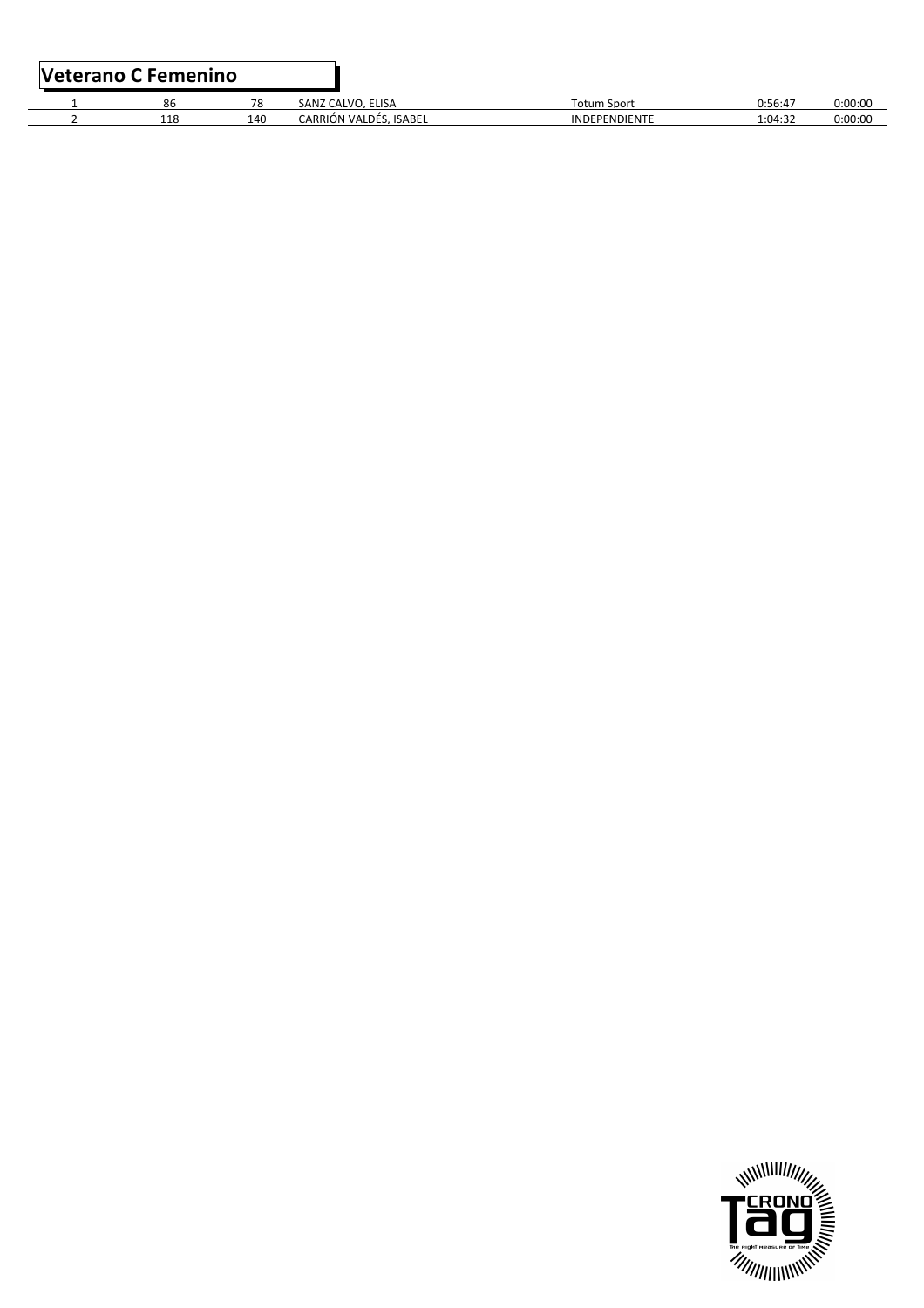### **Veterano C Masculino**

|                | 13  | 136 | DEL CASTILLO MARTINEZ. PASCUAL       |                                  | 0:41:49 | 0:00:00 |
|----------------|-----|-----|--------------------------------------|----------------------------------|---------|---------|
| 2              | 15  | 85  | PEREZ GARCIA. KIKO                   | APOLANA TOTUM SPORT              | 0:42:22 | 0:00:00 |
| 3              | 18  | 92  | SANCHEZ AZOR, JOSE MIGUEL            | CLUB DE MONTAÑISMO ELS C         | 0:43:17 | 0:00:00 |
| 4              | 22  | 81  | NAVARRO IVARS, AGUSTIN               | INDEPENDIENTE                    | 0:44:36 | 0:00:00 |
| 5              | 24  | 86  | MARTINEZ PASTOR, ANTONIO             |                                  | 0:44:46 | 0:00:00 |
| 6              | 25  | 123 | JATO GOMEZ, JUAN CARLOS              | INDEPENDIENTE                    | 0:44:51 | 0:00:00 |
| $\overline{7}$ | 32  | 80  | CARRASCO RAMIREZ, MANUEL             | atletismo pinoso                 | 0:46:16 | 0:00:00 |
| 8              | 39  | 84  | SEMPERE I TARÍ. SANTIAGO             | <b>Totum Sport</b>               | 0:46:52 | 0:00:00 |
| 9              | 45  | 90  | CID LOPEZ. IÑIGO                     | <b>GOSSARROS TRAIL TEAM SANT</b> | 0:48:17 | 0:00:00 |
| 10             | 48  | 76  | <b>BUADES TARDIO. GUSTAVO</b>        | Club Urban Runners               | 0:49:07 | 0:00:00 |
| 11             | 56  | 75  | VIDAL CANTO. CARLOS                  | Club Urban Runners               | 0:50:59 | 0:00:00 |
| 12             | 64  | 79  | SOLER POU. CARLOS                    | <b>15 CUMBRES</b>                | 0:52:00 | 0:00:00 |
| 13             | 70  | 137 | FERNANDEZ SAEZ. PEPE                 | APOLANA TOTUM SPORT              | 0:53:56 | 0:00:00 |
| 14             | 71  | 82  | <b>GARCIA MORENO, JUANFRAN</b>       | Club Urban Runners               | 0:54:08 | 0:00:00 |
| 15             | 74  | 89  | RIZO PASTOR. JOSE ANDRES             | CLUB DE MONTAÑISMO ELS C         | 0:55:03 | 0:00:00 |
| 16             | 80  | 77  | <b>IVARS CANO, SANTIAGO</b>          |                                  | 0:55:40 | 0:00:00 |
| 17             | 82  | 135 | MASIP. ALBERTO                       | TRINET NUNCA ES TARDE            | 0:55:51 | 0:00:00 |
| 18             | 83  | 93  | <b>GARCIA FENOLLAR. JOSE VICENTE</b> |                                  | 0:56:06 | 0:00:00 |
| 19             | 93  | 88  | FERRANDIZ PEREZ. VIRGINIO            |                                  | 0:57:25 | 0:00:00 |
| 20             | 97  | 87  | ESTRADERA GOMEZ. MANUEL              | INDEPENDIENTE                    | 0:58:03 | 0:00:00 |
| 21             | 98  | 83  | CABRERA LÒPEZ, SANTIAGO              |                                  | 0:58:06 | 0:00:00 |
| 22             | 106 | 138 | <b>CLIMENT MARTINEZ, CARLOS</b>      | TRINET NUNCA ES TARDE            | 0:59:22 | 0:00:00 |

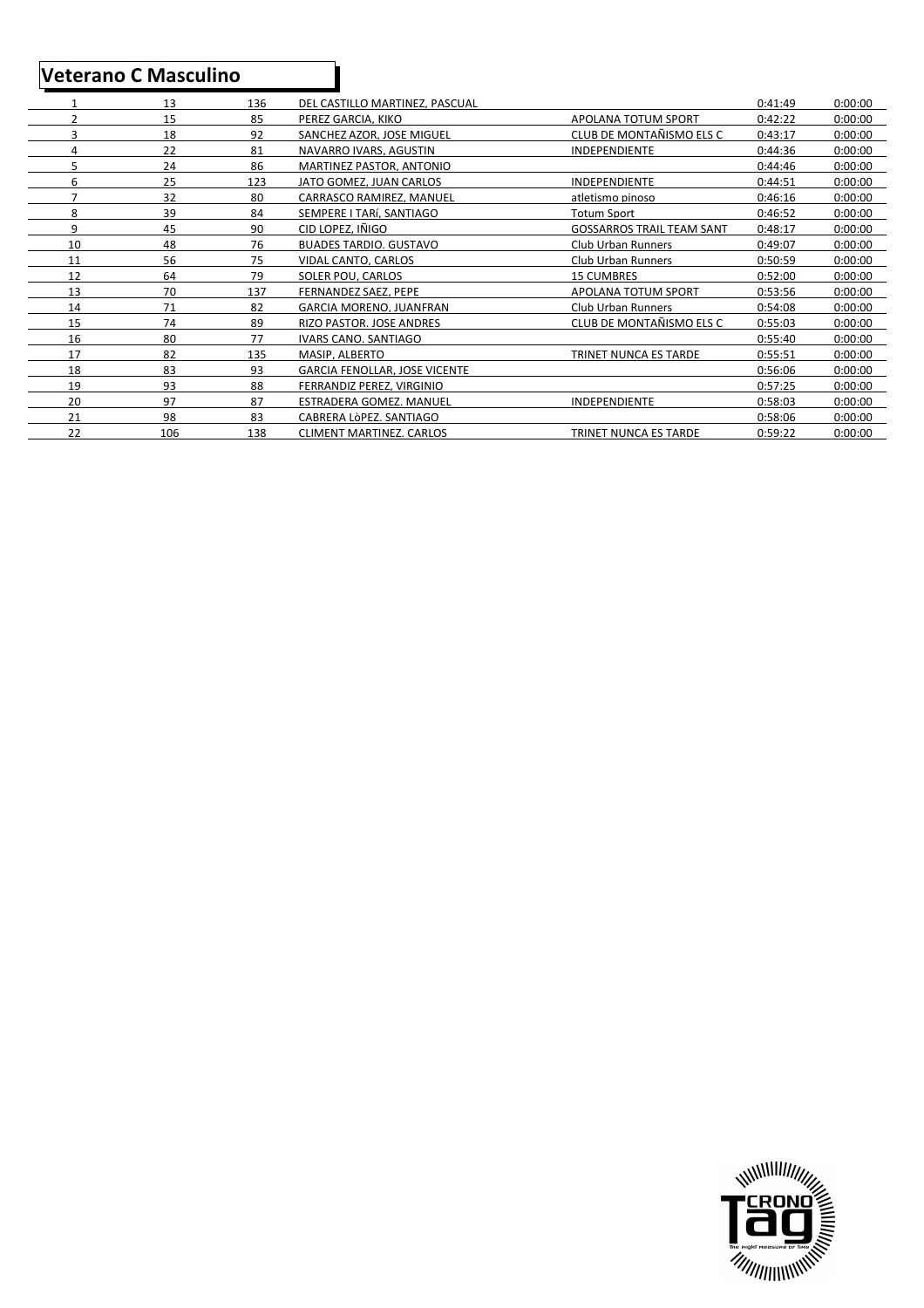| <b>Veterano D Femenino</b> |     |                       |                    |         |         |
|----------------------------|-----|-----------------------|--------------------|---------|---------|
| ۵Q                         | 126 | VAELLO PASCUAL, MARIA |                    | 0:58:14 | 0:00:00 |
| 113                        | 07  | MULERO GARCIA, MARIAN | Club Urban Runners | 1:01:57 | 0:00:00 |

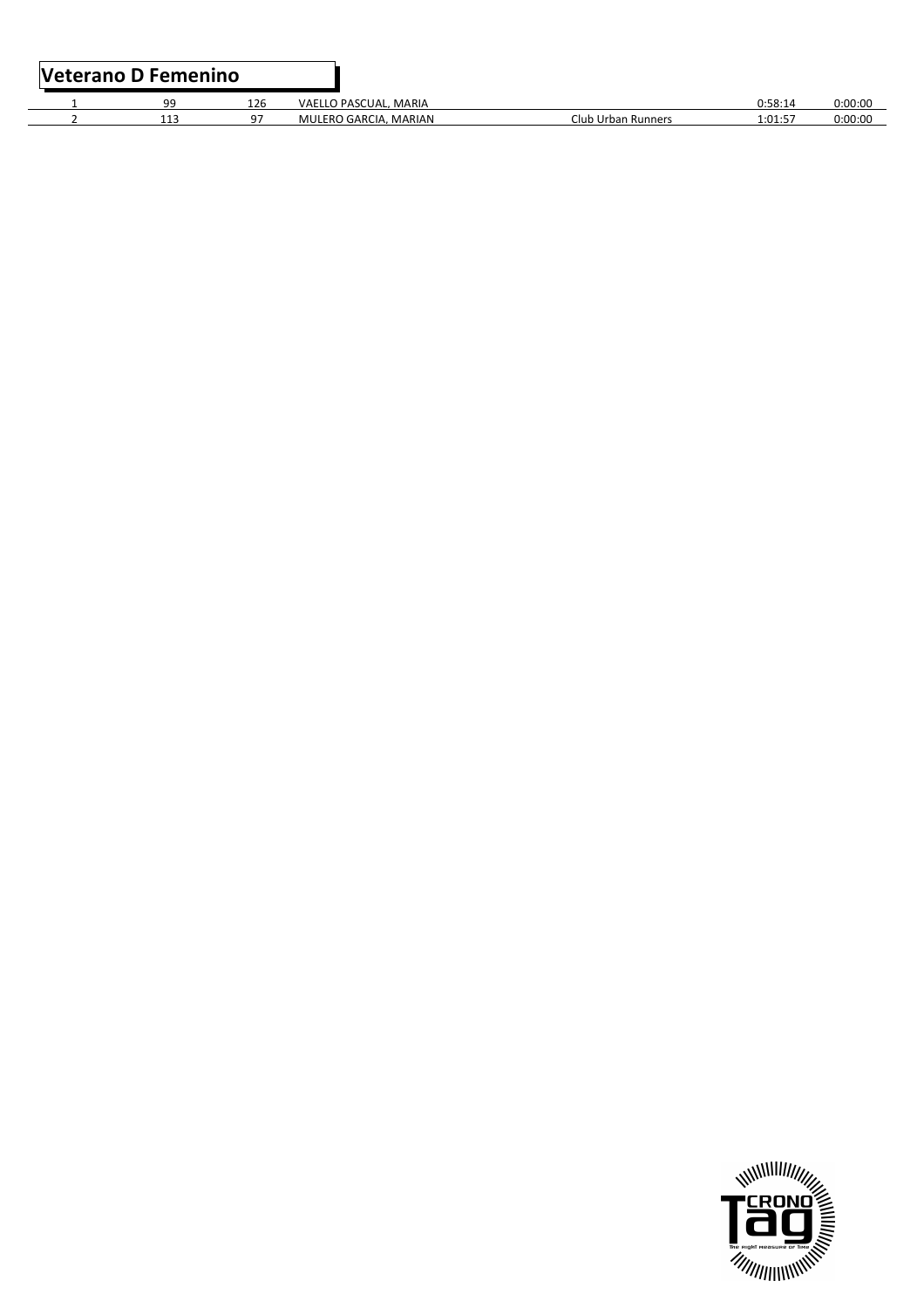### **Veterano D Masculino**

|    | 11 | 98  | GUERRERO ROMÁN, JOAQUIN       | A300W ELCHE TRIATLON CLUB    | 0:40:50 | 0:00:00 |
|----|----|-----|-------------------------------|------------------------------|---------|---------|
|    | 14 | 124 | BLAKEBOROUGH, STUART          | <b>INDEPENDIENTE</b>         | 0:42:05 | 0:00:00 |
|    | 19 | 100 | GARCIA GORGOJO, ANTONIO       | PEÑ:ACORADA                  | 0:43:26 | 0:00:00 |
|    | 20 | 125 | SERRANO GOMEZ. JOSE PEDRO     | <b>CLUB TRIATLON VILLENA</b> | 0:44:10 | 0:00:00 |
|    | 31 | 103 | VICENTE BAñOS, JOSE ANTONIO   | CDC LA MARINA                | 0:46:00 | 0:00:00 |
|    | 34 | 101 | SORO ALACID, áNGEL            | atletismo pinoso             | 0:46:29 | 0:00:00 |
|    | 38 | 95  | SERRANO MORENO. JESÚS         | <b>INDEPENDIENTE</b>         | 0:46:46 | 0:00:00 |
| Δ  | 40 | 96  | MACARRO SANCHEZ. MIGUEL ANGEL |                              | 0:47:10 | 0:00:00 |
| Q  | 41 | 102 | MACIAS MORENO, ANDRES LORENZO | APOLANA TOTUM SPORT          | 0:47:31 | 0:00:00 |
| 10 | 66 | 94  | PÉREZ RUANO. FRANCISCO JOSÉ   |                              | 0:52:30 | 0:00:00 |
| 11 | 68 | 99  | SANDIN GARCIA, CLAUDIO        |                              | 0:53:00 | 0:00:00 |

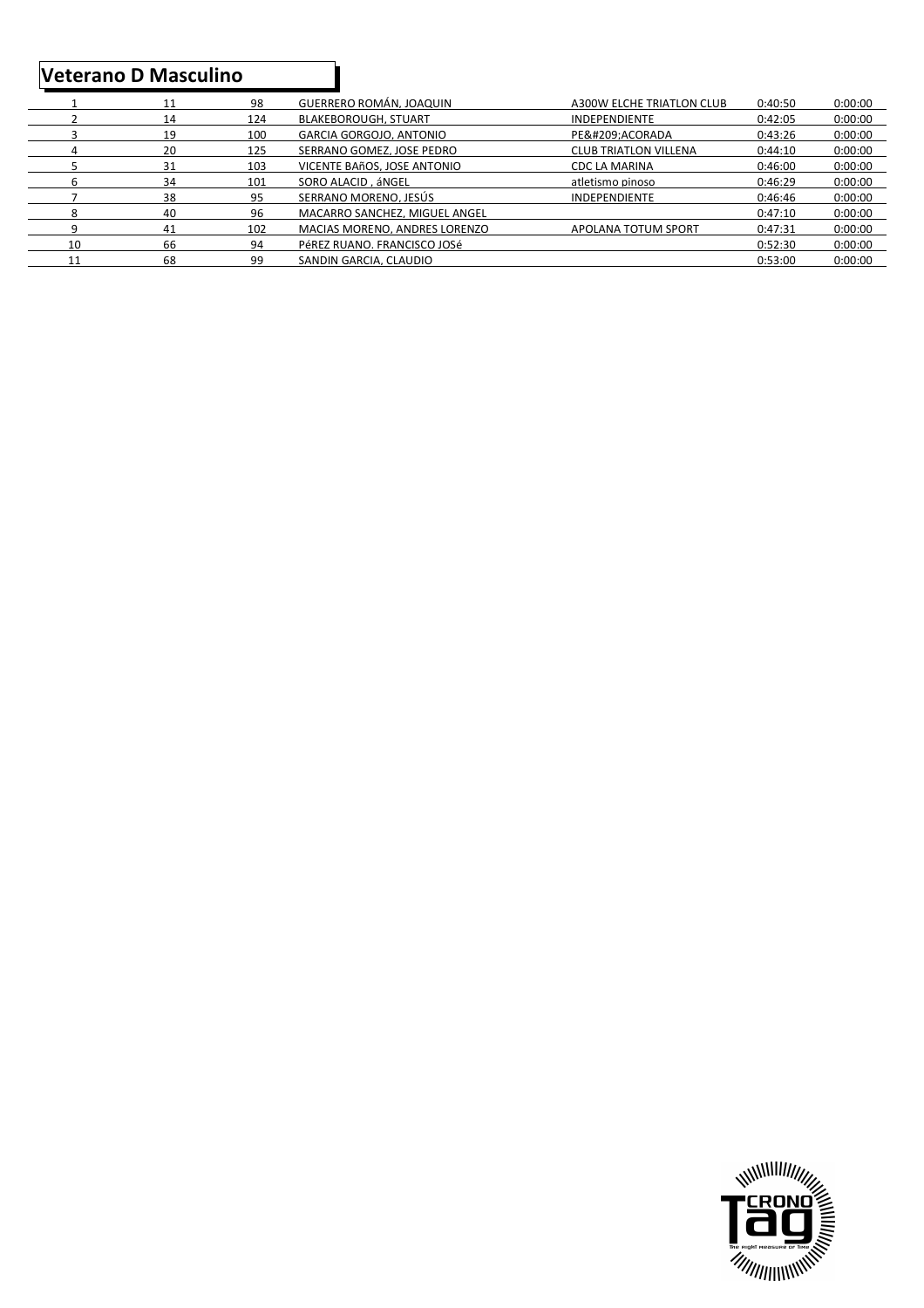#### **Veterano E Masculino**

| --   |     | VILLANUEVA SUSPERREGUI, ANGEL       |                    |                             |         |
|------|-----|-------------------------------------|--------------------|-----------------------------|---------|
| --   | 127 |                                     |                    | 0:50:10                     | 0:00:00 |
| 69   | 105 | MORENO NUÑEZ, EUTROPIO              | Club Urban Runners | 1.52.17<br>. <u>.</u>       | 0:00:00 |
| ົາ 1 | 106 | <b>MARTIN REDONDO.</b><br>. AGUSTIN | 21 Elche<br>Km 21  | 1.57.27<br>0. <i>31</i> .44 | 0:00:00 |

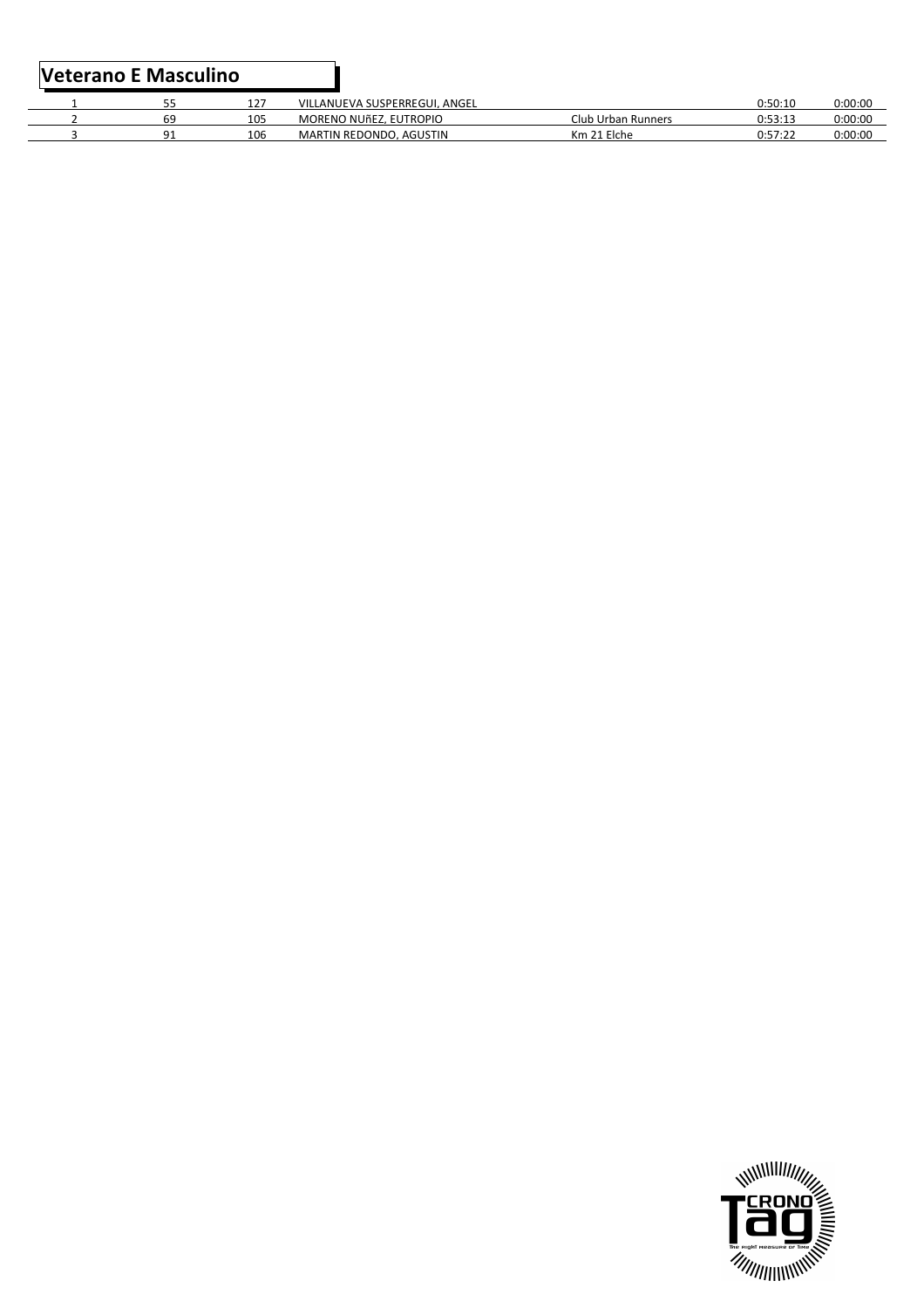|  |    | 109 | EERREIRÓS MARCOS. EMILIO | 0:45:22 | 0:00:00 |
|--|----|-----|--------------------------|---------|---------|
|  |    | 108 | MIGUELEZ, ARMANDO        | 0:56:48 | 0:00:00 |
|  | 96 | 107 | SANCHEZ VAQUERO. EMILIO  | 0:57:38 | 0:00:00 |
|  |    |     |                          |         |         |